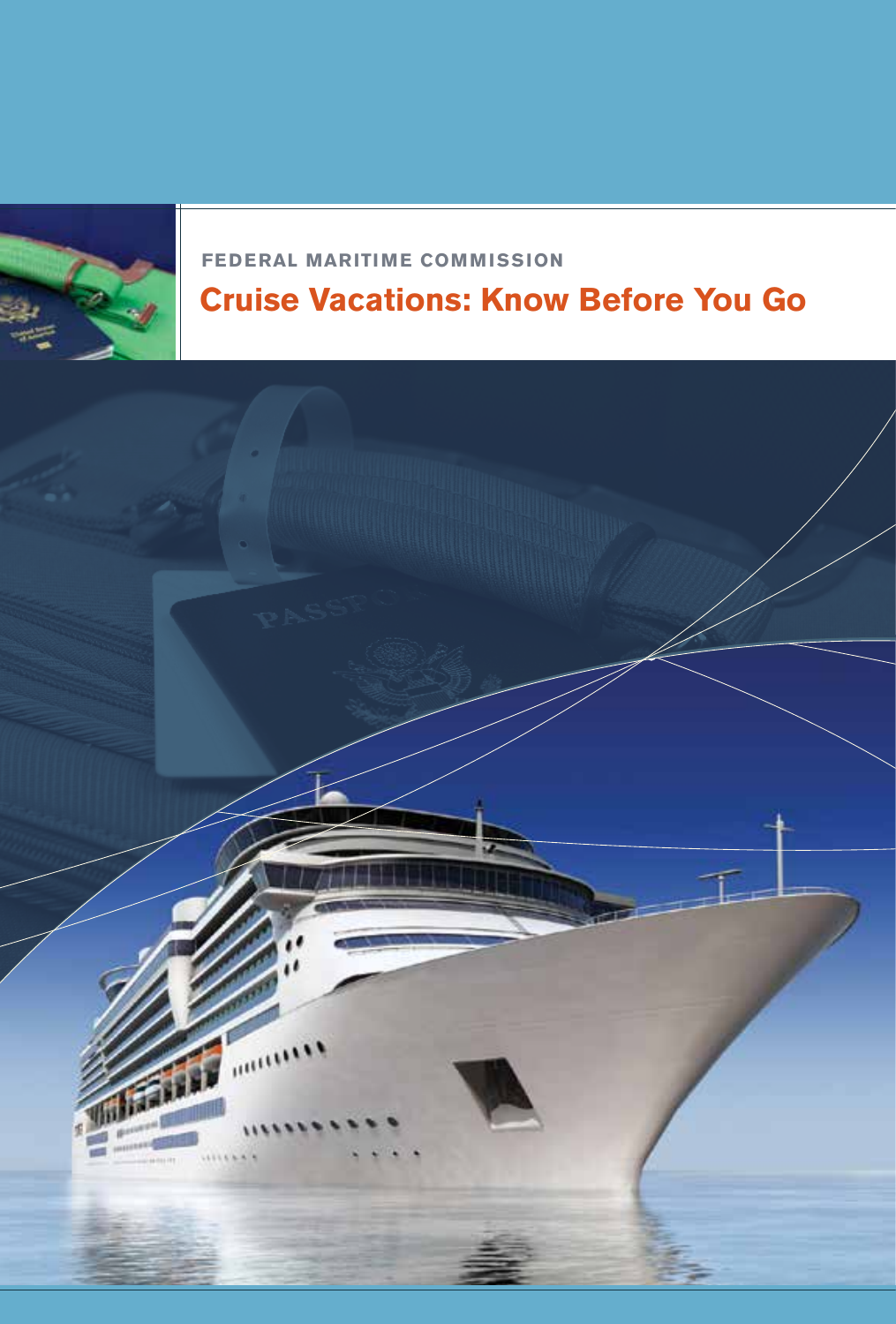# About the Federal Maritime Commission

The **Federal Maritime Commission** (FMC) is an independent U.S. government regulatory agency that oversees cruise industry financial responsibility requirements. Specifically, federal law requires cruise lines which embark passengers from U.S. ports and have berth accommodations for 50 or more passengers to have secured financial coverage to reimburse passengers in the event of nonperformance of transportation and to provide compensation when a passenger suffers death or injury on the high seas.

The FMC also helps cruise passengers and cruise lines resolve disputes that may arise before or after a cruise vacation. While the FMC does not have formal authority over cruise line service issues, FMC does offer free mediation and *ombuds* services to assist parties in resolving disputes.

# Avoid Rough Seas

Cruise vacations can provide an economical and enjoyable vacation experience for countless passengers each year. While most cruise passengers enjoy their vacation, sometimes problems do occur.

The FMC's Office of Consumer Affairs and Dispute Resolution Services (CADRS) receives numerous complaints each year from cruise passengers. Some examples of common complaints include:

- **Passenger cancellation penalties**
- Air and ground transportation problems
- $\blacksquare$  Problems with documentation and identification needed for boarding
- **Passenger dissatisfaction with the size, location, and/or quality of cabins**
- Changes to a cruise itinerary
- Concerns involving special accommodations for persons with disabilities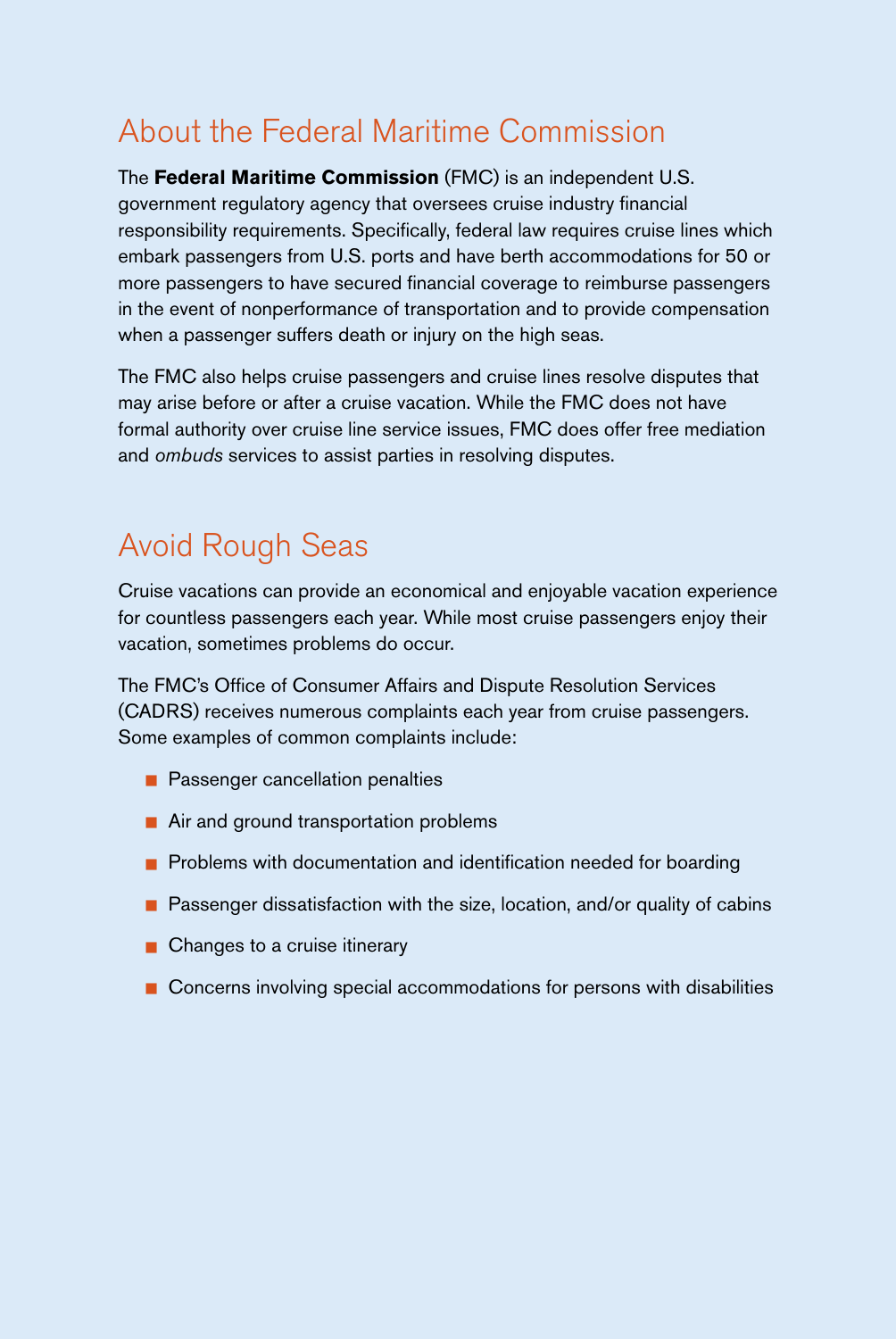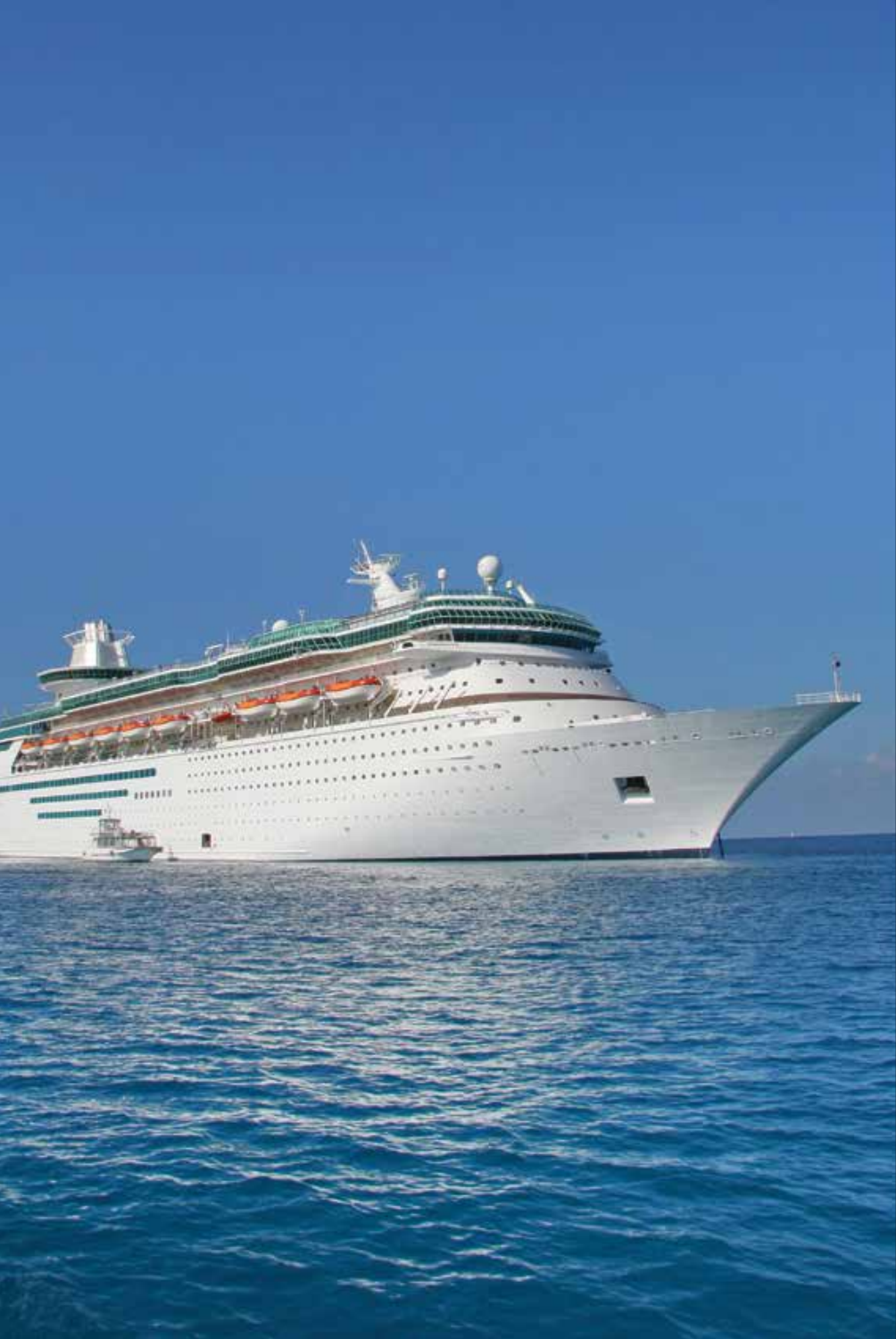# Know Before You Go

## **Read and Understand the Ticket Contract**

Make sure that you read and understand the cruise line's ticket contract before you purchase your cruise. Because the government does not regulate the terms and conditions of cruises, your ticket contract governs your rights and responsibilities with respect to your cruise and related services provided by the cruise line.

Your ticket contract contains important information including, but not limited to:

- Cancellation policies and penalties
- Air and ground transportation disclaimers
- $\blacksquare$  Information regarding assistance for special needs
- $\blacksquare$  The cruise line's disclaimer of responsibility for itinerary changes
- $\blacksquare$  A list of prohibited articles that may not be brought on the ship
- Additional fees for tips and cruise line activities
- $\blacksquare$  Information regarding availability of and costs for medical services
- The place and procedure for filing claims against the cruise line

Most cruise lines have a copy of the ticket contract on their website, or you can ask your travel agent to provide you with a copy.

### **Insurance and Travel Protection Plans**

Cruise passengers are often surprised to learn that they may not be entitled to compensation if they are forced to cancel their cruise due to illness or if they miss a cruise due to flight or ground transportation delays. To avoid such problems, consider purchasing travel insurance. Carefully read the terms and conditions of your insurance plan to ensure that you understand the coverage and deductibles associated with your plan. Because insurance is regulated by individual states, insurance policies and regulation may vary. You may also want to contact your state insurance department to verify that your insurance provider is properly authorized to sell insurance and that there is no history of complaints associated with your provider.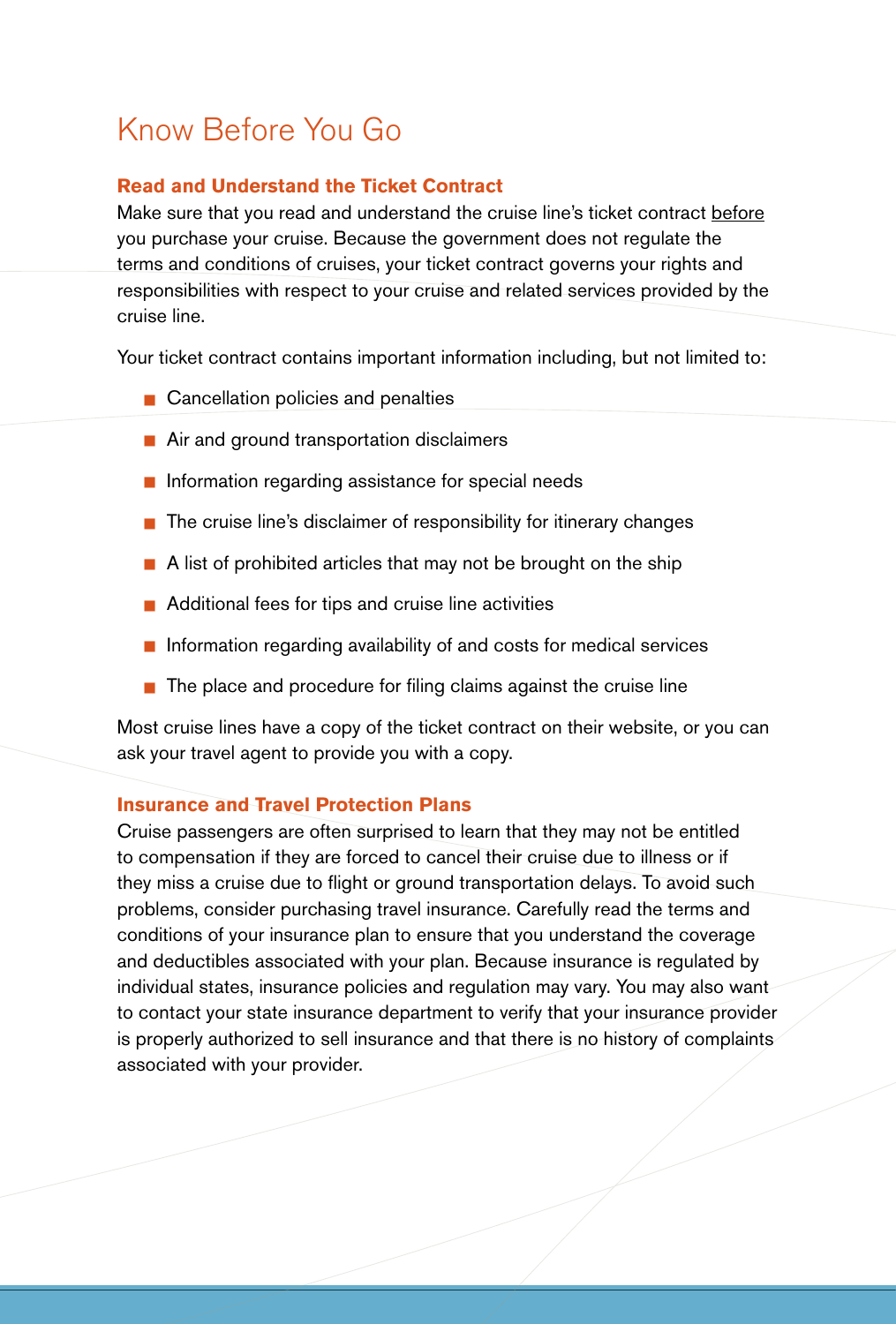

You may be denied boarding the vessel if you do not have appropriate travel documents. While an official passport is generally required for travel to foreign destinations, some destinations may permit the use of your official birth certificate issued by the Vital Records Department in your State of birth. Certain destinations may require passengers to obtain a visa to visit a particular port of call. To ensure that you have the correct travel documents, contact the U.S. Department of Homeland Security toll-free within the United States at (877) 227-5511, or visit their website at [www.cbp.gov](http://www.cbp.gov).

#### **Accommodations**

Make sure you are comfortable with the size and location of your stateroom. Many cruise lines provide a chart on their website that describes accommodations offered including room size and location. For example, if you are looking for a quiet room, you may want to avoid booking a cabin that is in close proximity to the ship's casino or other entertainment forums.

You may also wish to check whether there are lifeboats or other items that may obstruct the view from your cabin window or porthole. Normally these features are marked on the accommodations chart.

Consult your ticket contract ahead of time to learn about the cruise line's policies on reassignment of staterooms.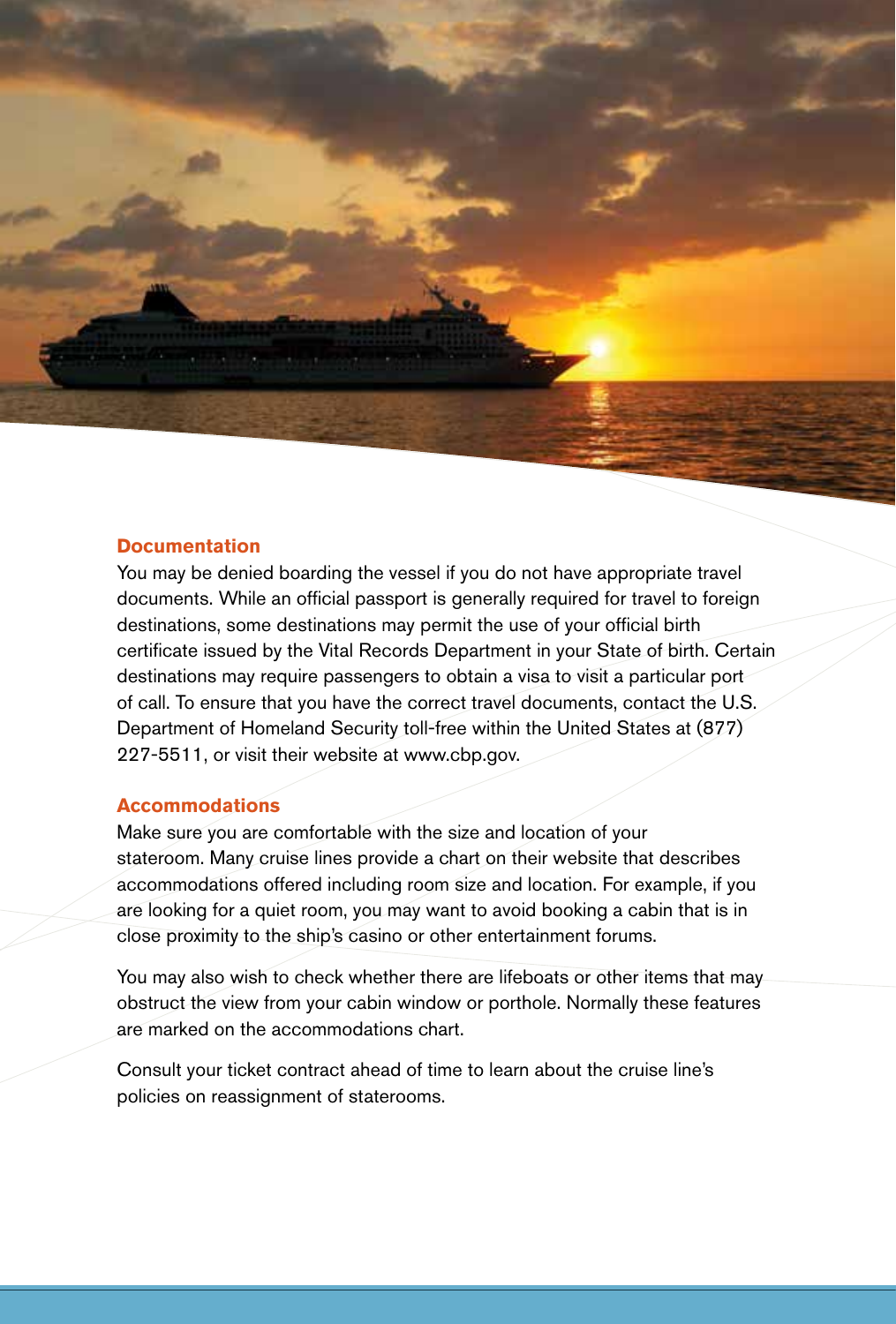## **Special Needs**

Cruise vacations can be excellent choices for travelers with disabilities, but choosing the right cruise line is important. Cruise lines must comply with the Americans with Disabilities Act (ADA) requirements, but there may be a distinction between cruise lines in amenities and programs for passengers with special needs. Before you start planning your cruise, here are some helpful points to consider and to ask the cruise line:

- $\blacksquare$  Find a travel agent that specializes in travel for people with disabilities.
- Ask if the cruise line has a special needs brochure.
- **Most cruise lines have alert kits for guests with hearing impairments,** which can be fitted to any cabin.
- Service dogs are permitted on all ships, but may not be allowed to disembark at all ports.
- While ships themselves may be accessible, the same may not always be true for tenders, ports and shore excursions.

For additional information and assistance regarding the ADA, please contact the U.S. Department of Justice, ADA Information Line, at (800) 514-0301 (voice) or (800) 514-0383 (TTY). You may also visit [www.ada.gov/infoline](http://www.ada.gov/infoline).

## Where to get help

**FOR ASSISTANCE OUTSIDE OF THE UNITED STATES, CONTACT THE U.S. EMBASSY OR CONSULATE**

**General** – Federal Maritime Commission, CADRS: 1-866-448-9686 (toll free)

**Passengers with Disabilities** – Department of Justice ADA Information Line: (800) 514-0301 (v); (800) 514-0383 (TTY)

**Travel Documents** – Department of Homeland Security: (877) 227-5511

**Vessel Safety** – U.S. Coast Guard, Office of Commercial Vessel Compliance: (202) 372-1251

**Health/Sanitation** – Centers for Disease Control and Prevention, Vessel Sanitation Program: (800) 232-4636

**Assistance for victims of crime** – Federal Bureau of Investigation: 866-828-5320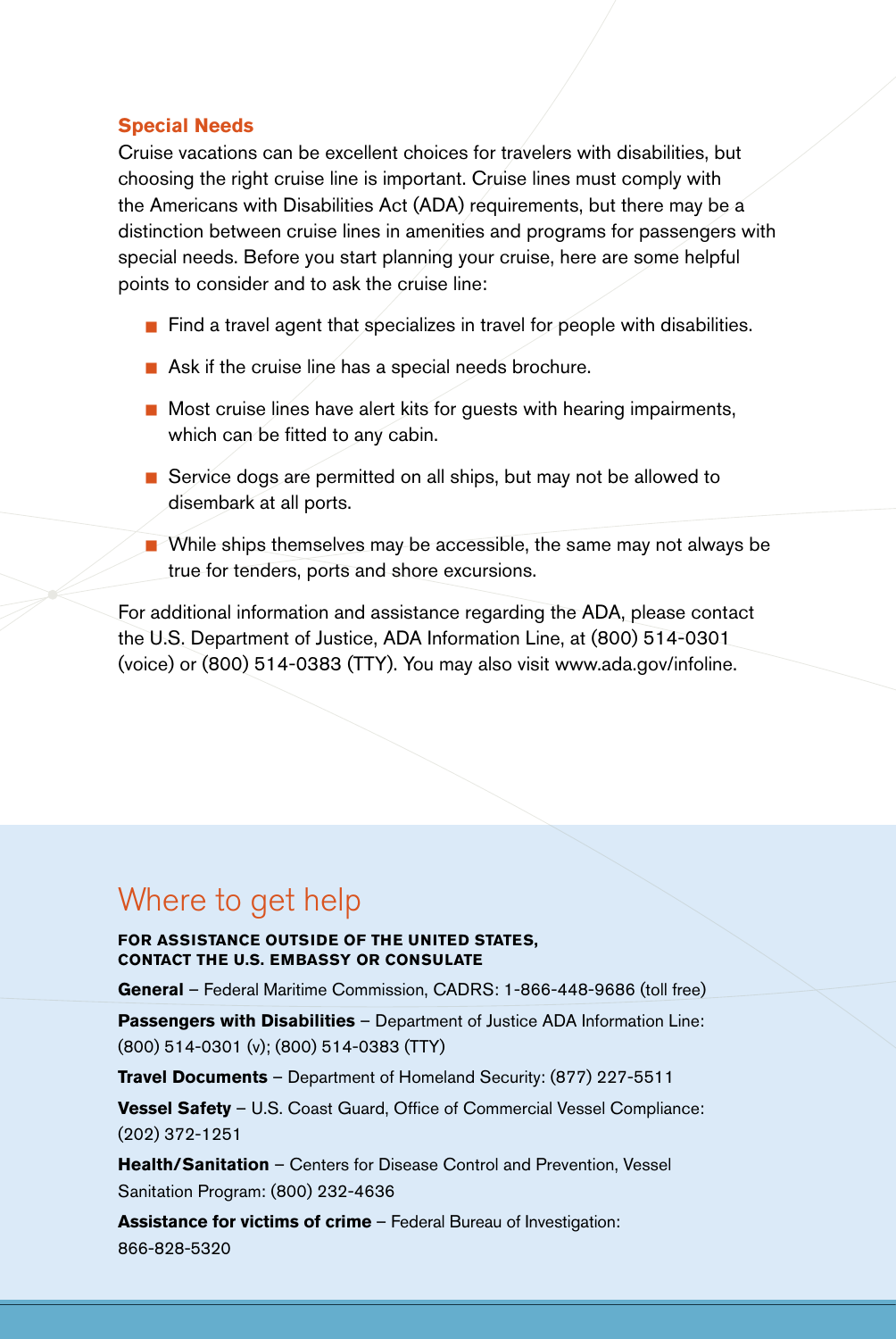## How Can the Federal Maritime Commission Help Me?

In the event that you experience a problem with your cruise, the FMC's CADRS staff may be able to help. CADRS mediates disputes between cruise passengers and cruise lines on a voluntary basis at no cost to you.

For questions about the Commission's regulations concerning financial responsibility for cruise line's nonperformance or passenger death or injury, please contact the FMC's Bureau of Certification and Licensing at:

(202) 523-5818 (phone) | (202) 523-5830 (fax) | [pvo@fmc.gov](mailto:pvo%40fmc.gov?subject=) 

## Additional Federal Government Resources

#### **Safety:**

United States Coast Guard, Office of Commercial Vessel Compliance (CG-CVC), **[www.uscg.mil/hq/cgcvc](http://www.uscg.mil/hq/cgcvc)**.

## **Onboard crime:**

Federal Bureau of Investigation (FBI), **[www.fbi.gov](http://www.fbi.gov)**.

## **Health/Sanitation:**

Centers for Disease Control and Prevention (CDC), Vessel Sanitation Program, **[www.cdc.gov/nceh/vsp](http://www.cdc.gov/nceh/vsp)**.

## Cruise Preparation Checklist

| Read and understand the cruise line's ticket contract                                               |
|-----------------------------------------------------------------------------------------------------|
| Contact the cruise line for information and assistance regarding special needs                      |
| Note any cancellation deadlines/policies                                                            |
| Note and budget for additional fees for cruise activities, etc.                                     |
| Consider purchasing travel insurance and review its terms and conditions                            |
| Make sure you have the proper travel documents for your cruise                                      |
| Ensure that your air or ground travel allows for timely arrival for embarking<br>on your cruise     |
| Ensure that you are comfortable with the size, quality, and location<br>of the stateroom you select |
| Do not pack prohibited items                                                                        |
| Make sure to pack all your necessary medications                                                    |